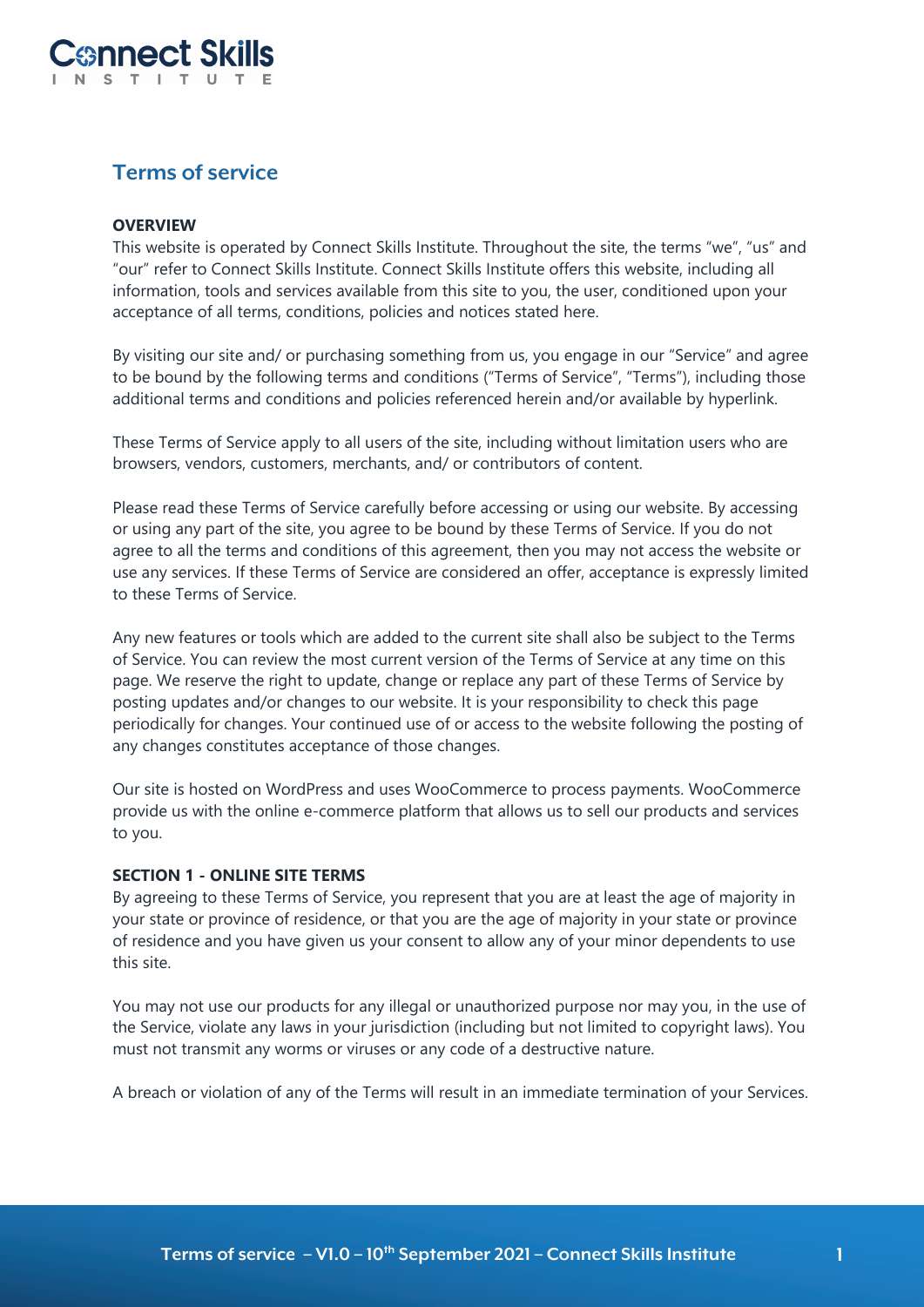

## **SECTION 2 - GENERAL CONDITIONS**

We reserve the right to refuse service to anyone for any reason at any time. You understand that your content (not including credit card information), may be transferred unencrypted and involve (a) transmissions over various networks; and (b) changes to conform and adapt to technical requirements of connecting networks or devices. Credit card information is always encrypted during transfer over networks.

You agree not to reproduce, duplicate, copy, sell, resell or exploit any portion of the Service, use of the Service, or access to the Service or any contact on the website through which the service is provided, without express written permission by us.

The headings used in this agreement are included for convenience only and will not limit or otherwise affect these Terms.

# **SECTION 3 - ACCURACY, COMPLETENESS AND TIMELINESS OF INFORMATION**

We are not responsible if information made available on this site is not accurate, complete, or current. The material on this site is provided for general information only and should not be relied upon or used as the sole basis for making decisions without consulting primary, more accurate, more complete, or more timely sources of information. Any reliance on the material on this site is at your own risk.

This site may contain certain historical information. Historical information, necessarily, is not current and is provided for your reference only. We reserve the right to modify the contents of this site at any time, but we have no obligation to update any information on our site. You agree that it is your responsibility to monitor changes to our site.

## **SECTION 4 - MODIFICATIONS TO THE SERVICE AND PRICES**

Prices for our products are subject to change without notice.

We reserve the right at any time to modify or discontinue the Service (or any part or content thereof) without notice at any time.

We shall not be liable to you or to any third-party for any modification, price change, suspension, or discontinuance of the Service.

# **SECTION 5 - PRODUCTS OR SERVICES**

Certain products or services may be available exclusively online through the website. These products or services may have limited quantities and are subject to refund only according to our Refund Policy.

We have made every effort to display as accurately as possible the colours and images of our products that appear at the site. We cannot guarantee that your computer monitor's display of any colour will be accurate.

We reserve the right, but are not obligated, to limit the sales of our products or Services to any person, geographic region or jurisdiction. We may exercise this right on a case-by-case basis.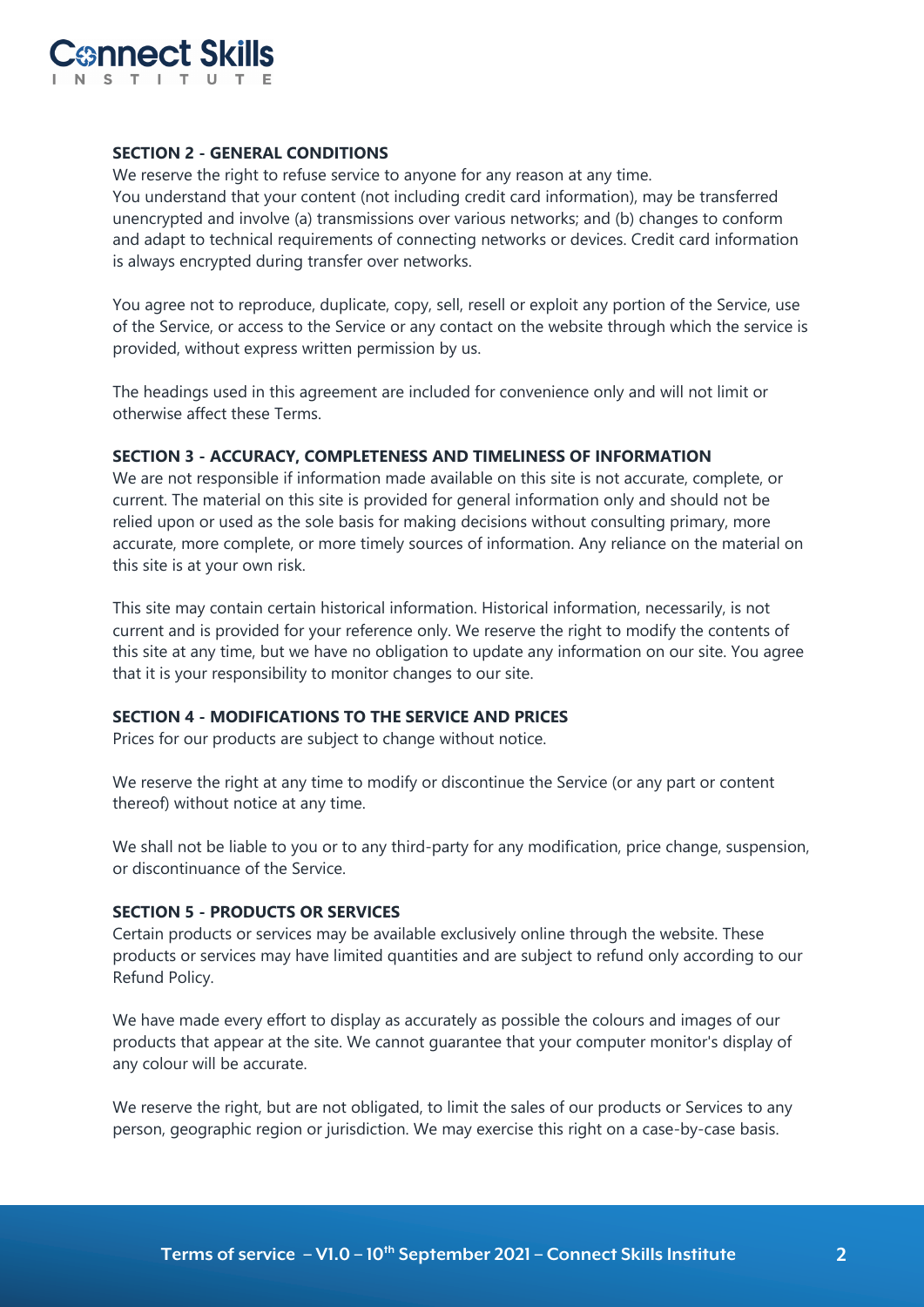

We reserve the right to limit the quantities of any products or services that we offer. All descriptions of products or product pricing are subject to change at anytime without notice, at the sole discretion of us. We reserve the right to discontinue any product at any time. Any offer for any product or service made on this site is void where prohibited.

We do not warrant that the quality of any products, services, information, or other material purchased or obtained by you will meet your needs or expectations, or that any errors in the Service will be corrected.

# **SECTION 6 - ACCURACY OF BILLING AND ACCOUNT INFORMATION**

We reserve the right to refuse any order you place with us. We may, in our sole discretion, limit or cancel quantities purchased per person, per household or per order.

These restrictions may include orders placed by or under the same customer account, the same credit card, and/or orders that use the same billing and/or shipping address. In the event that we make a change to or cancel an order, we may attempt to notify you by contacting the e-mail and/or billing address/phone number provided at the time the order was made. We reserve the right to limit or prohibit orders that, in our sole judgment, appear to be placed by dealers, resellers or distributors.

You agree to provide current, complete and accurate purchase and account information for all purchases made at our site. You agree to promptly update your account and other information, including your email address and credit card numbers and expiration dates, so that we can complete your transactions and contact you as needed.

## **SECTION 7 - OPTIONAL TOOLS**

We may provide you with access to third-party tools over which we neither monitor nor have any control nor input.

You acknowledge and agree that we provide access to such tools "as is" and "as available" without any warranties, representations or conditions of any kind and without any endorsement. We shall have no liability whatsoever arising from or relating to your use of optional third-party tools.

Any use by you of optional tools offered through the site is entirely at your own risk and discretion and you should ensure that you are familiar with and approve of the terms on which tools are provided by the relevant third-party provider(s).

We may also, in the future, offer new services and/or features through the website (including, the release of new tools and resources). Such new features and/or services shall also be subject to these Terms of Service.

# **SECTION 8 - THIRD-PARTY LINKS**

Certain content, products and services available via our Service may include materials from thirdparties. Third-party links on this site may direct you to third-party websites that are not affiliated with us. We are not responsible for examining or evaluating the content or accuracy and we do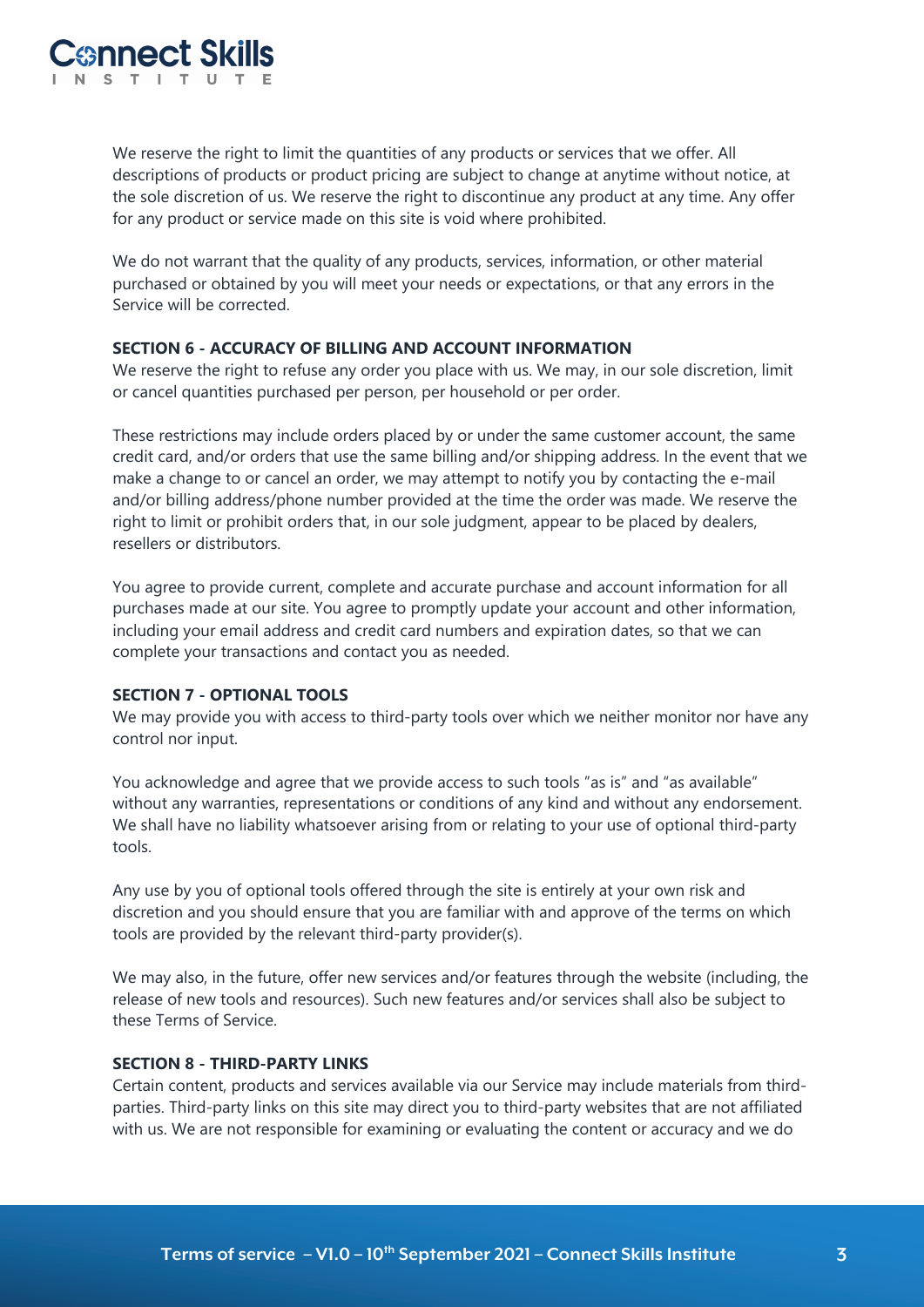

not warrant and will not have any liability or responsibility for any third-party materials or websites, or for any other materials, products, or services of third-parties.

We are not liable for any harm or damages related to the purchase or use of goods, services, resources, content, or any other transactions made in connection with any third-party websites. Please review carefully the third-party's policies and practices and make sure you understand them before you engage in any transaction. Complaints, claims, concerns, or questions regarding third-party products should be directed to the third-party.

#### **SECTION 9 - USER COMMENTS, FEEDBACK AND OTHER SUBMISSIONS**

If, at our request, you send certain specific submissions (for example contest entries) or without a request from us you send creative ideas, suggestions, proposals, plans, or other materials, whether online, by email, by postal mail, or otherwise (collectively, 'comments'), you agree that we may, at any time, without restriction, edit, copy, publish, distribute, translate and otherwise use in any medium any comments that you forward to us. We are and shall be under no obligation (1) to maintain any comments in confidence; (2) to pay compensation for any comments; or (3) to respond to any comments.

We may, but have no obligation to, monitor, edit or remove content that we determine in our sole discretion are unlawful, offensive, threatening, libelous, defamatory, pornographic, obscene, or otherwise objectionable or violates any party's intellectual property or these Terms of Service. You agree that your comments will not violate any right of any third-party, including copyright, trademark, privacy, personality or other personal or proprietary right. You further agree that your comments will not contain libelous or otherwise unlawful, abusive, or obscene material, or contain any computer virus or other malware that could in any way affect the operation of the Service or any related website. You may not use a false e-mail address, pretend to be someone other than yourself, or otherwise mislead us or third-parties as to the origin of any comments.

You are solely responsible for any comments you make and their accuracy. We take no responsibility and assume no liability for any comments posted by you or any third-party.

# **SECTION 10 - PERSONAL INFORMATION**

Your submission of personal information through the site is governed by our Privacy Policy.

#### **SECTION 11 - ERRORS, INACCURACIES AND OMISSIONS**

Occasionally there may be information on our site or in the Service that contains typographical errors, inaccuracies or omissions that may relate to product descriptions, pricing, promotions, offers, product shipping charges, transit times and availability. We reserve the right to correct any errors, inaccuracies or omissions, and to change or update information or cancel orders if any information in the Service or on any related website is inaccurate at any time without prior notice (including after you have submitted your order).

We undertake no obligation to update, amend or clarify information in the Service or on any related website, including without limitation, pricing information, except as required by law. No specified update or refresh date applied in the Service or on any related website, should be taken to indicate that all information in the Service or on any related website has been modified or updated.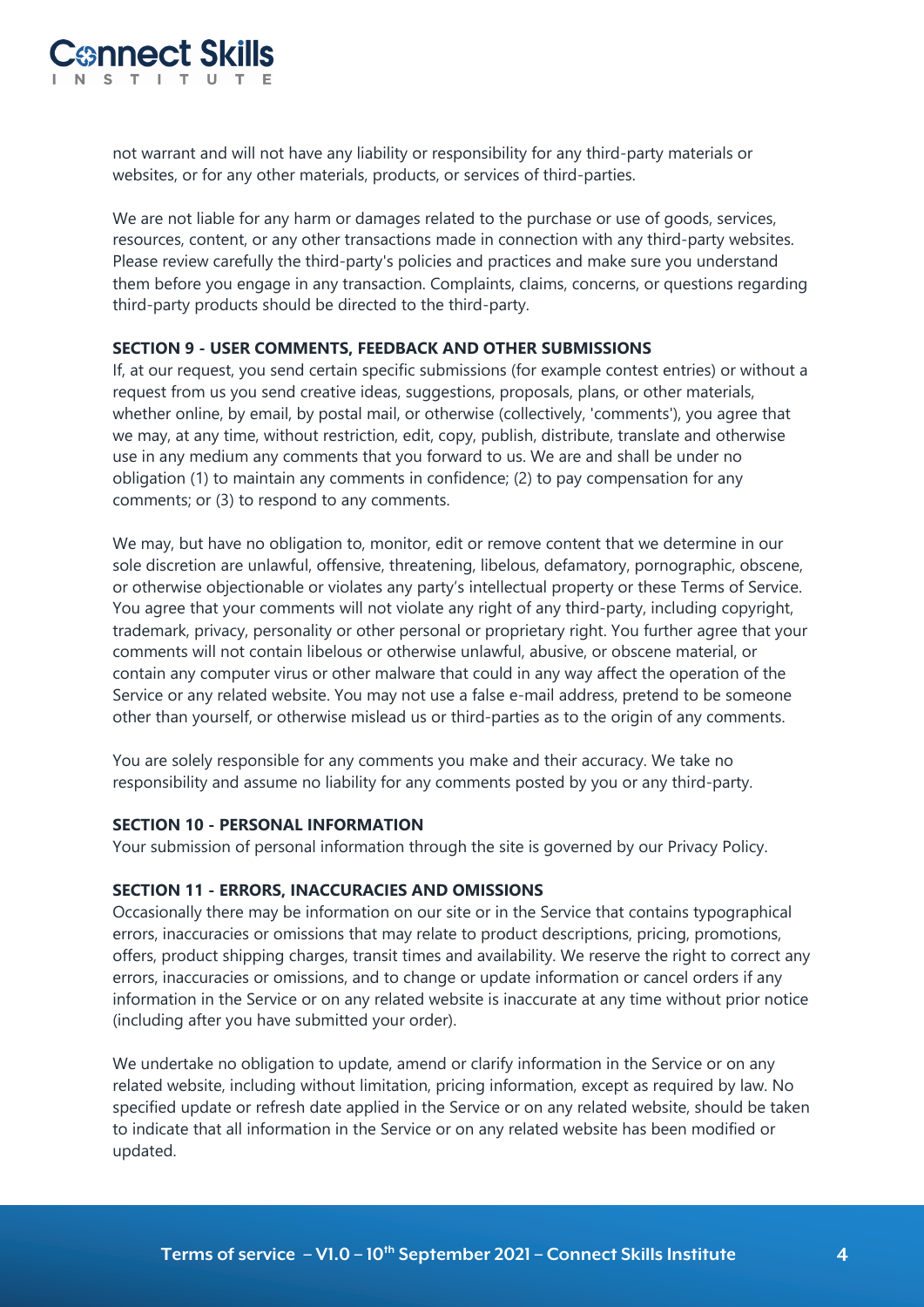

#### **SECTION 12 - PROHIBITED USES**

In addition to other prohibitions as set forth in the Terms of Service, you are prohibited from using the site or its content: (a) for any unlawful purpose; (b) to solicit others to perform or participate in any unlawful acts; (c) to violate any international, federal, provincial or state regulations, rules, laws, or local ordinances; (d) to infringe upon or violate our intellectual property rights or the intellectual property rights of others; (e) to harass, abuse, insult, harm, defame, slander, disparage, intimidate, or discriminate based on gender, sexual orientation, religion, ethnicity, race, age, national origin, or disability; (f) to submit false or misleading information; (g) to upload or transmit viruses or any other type of malicious code that will or may be used in any way that will affect the functionality or operation of the Service or of any related website, other websites, or the Internet; (h) to collect or track the personal information of others; (i) to spam, phish, pharm, pretext, spider, crawl, or scrape; (j) for any obscene or immoral purpose; or (k) to interfere with or circumvent the security features of the Service or any related website, other websites, or the Internet. We reserve the right to terminate your use of the Service or any related website for violating any of the prohibited uses.

## **SECTION 13 - DISCLAIMER OF WARRANTIES; LIMITATION OF LIABILITY**

We do not guarantee, represent, or warrant that your use of our service will be uninterrupted, timely, secure or error-free.

We do not warrant that the results that may be obtained from the use of the service will be accurate or reliable.

You agree that from time to time we may remove the service for indefinite periods of time or cancel the service at any time, without notice to you.

You expressly agree that your use of, or inability to use, the service is at your sole risk. The service and all products and services delivered to you through the service are (except as expressly stated by us) provided 'as is' and 'as available' for your use, without any representation, warranties or conditions of any kind, either express or implied, including all implied warranties or conditions of merchantability, merchantable quality, fitness for a particular purpose, durability, title, and noninfringement.

In no case shall Connect Skills Institute, our directors, officers, employees, affiliates, agents, contractors, interns, suppliers, service providers or licensors be liable for any injury, loss, claim, or any direct, indirect, incidental, punitive, special, or consequential damages of any kind, including, without limitation lost profits, lost revenue, lost savings, loss of data, replacement costs, or any similar damages, whether based in contract, tort (including negligence), strict liability or otherwise, arising from your use of any of the service or any products procured using the service, or for any other claim related in any way to your use of the service or any product, including, but not limited to, any errors or omissions in any content, or any loss or damage of any kind incurred as a result of the use of the service or any content (or product) posted, transmitted, or otherwise made available via the service, even if advised of their possibility. Because some states or jurisdictions do not allow the exclusion or the limitation of liability for consequential or incidental damages, in such states or jurisdictions, our liability shall be limited to the maximum extent permitted by law.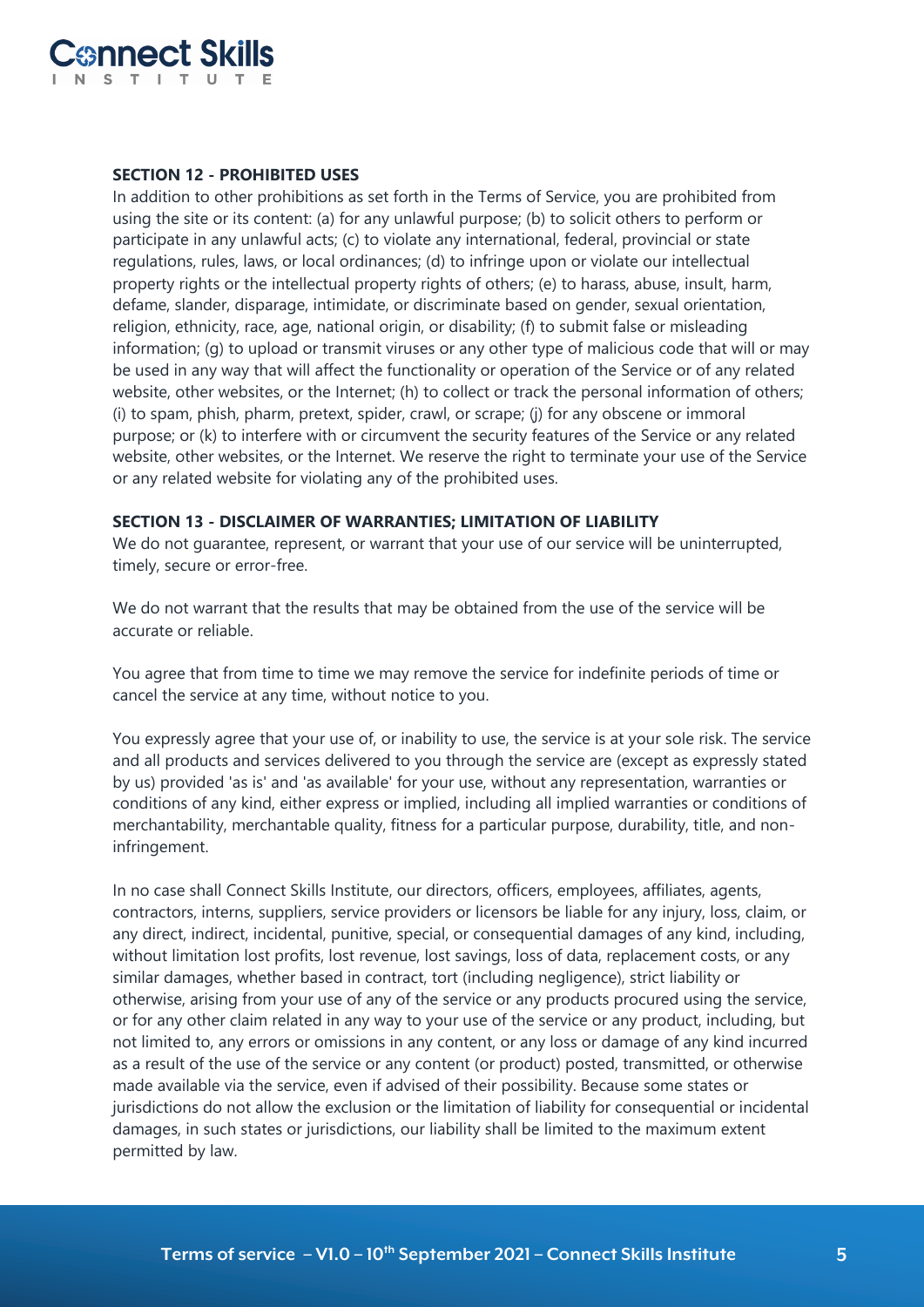

#### **SECTION 14 - INDEMNIFICATION**

You agree to indemnify, defend and hold harmless Connect Skills Institute and our parent, subsidiaries, affiliates, partners, officers, directors, agents, contractors, licensors, service providers, subcontractors, suppliers, interns and employees, harmless from any claim or demand, including reasonable attorneys' fees, made by any third-party due to or arising out of your breach of these Terms of Service or the documents they incorporate by reference, or your violation of any law or the rights of a third-party.

# **SECTION 15 - SEVERABILITY**

In the event that any provision of these Terms of Service is determined to be unlawful, void or unenforceable, such provision shall nonetheless be enforceable to the fullest extent permitted by applicable law, and the unenforceable portion shall be deemed to be severed from these Terms of Service, such determination shall not affect the validity and enforceability of any other remaining provisions.

## **SECTION 16 - TERMINATION**

The obligations and liabilities of the parties incurred prior to the termination date shall survive the termination of this agreement for all purposes.

These Terms of Service are effective unless and until terminated by either you or us. You may terminate these Terms of Service at any time by notifying us that you no longer wish to use our Services, or when you cease using our site.

If in our sole judgment you fail, or we suspect that you have failed, to comply with any term or provision of these Terms of Service, we also may terminate this agreement at any time without notice and you will remain liable for all amounts due up to and including the date of termination; and/or accordingly may deny you access to our Services (or any part thereof).

## **SECTION 17 - ENTIRE AGREEMENT**

The failure of us to exercise or enforce any right or provision of these Terms of Service shall not constitute a waiver of such right or provision.

These Terms of Service and any policies or operating rules posted by us on this site or in respect to The Service constitutes the entire agreement and understanding between you and us and govern your use of the Service, superseding any prior or contemporaneous agreements, communications and proposals, whether oral or written, between you and us (including, but not limited to, any prior versions of the Terms of Service). Any ambiguities in the interpretation of these Terms of Service shall not be construed against the drafting party.

#### **SECTION 18 - GOVERNING LAW**

These Terms of Service and any separate agreements whereby we provide you Services shall be governed by and construed in accordance with the laws of Australia.